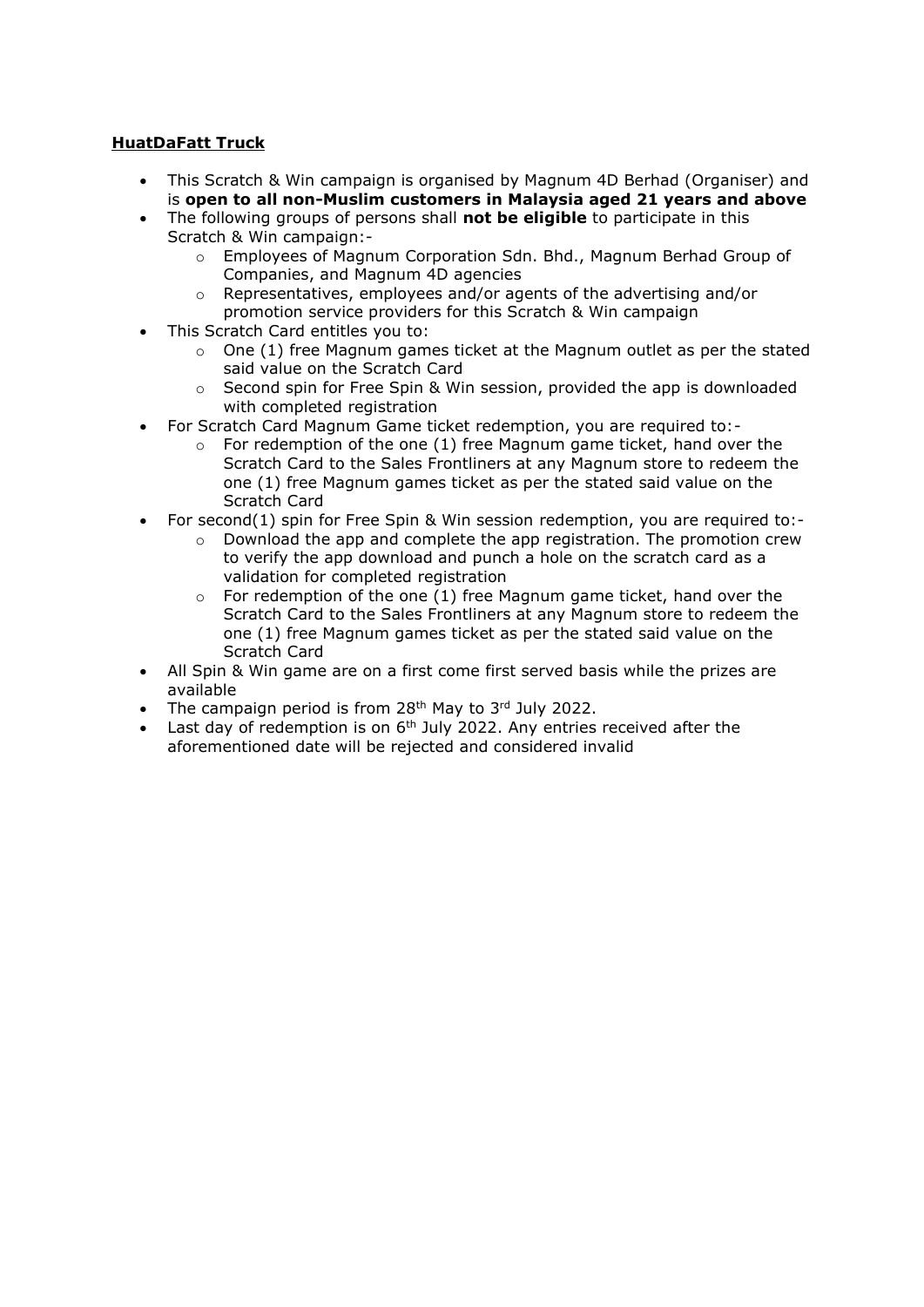## HuatDaFatt **卡车**

- 此刮刮卡竞赛是由万能万字私人有限公司荣誉呈现,并开放与全马 21 或以上的非穆斯 林客户。
- 以下群体将不可参与此刮刮卡竞赛:
	- o 万能私人有限公司,万能万字私人有限公司以及万能万字投注站属下职员
	- o 广告和/或促销服务提供商的代表、雇员和/或代理人
- 此刮刮卡可让您:
	- o 在万能投注站免费获取一张万能票根,金额将于刮刮卡所显示的相符
	- o 免费二次旋转幸运轮,这取决于您已填妥应用程序个人资料
- 对于万能刮刮卡票根兑换,您需要:
	- o 把刮刮卡提交于任何一家投注站的销售员,即可兑换于刮刮卡上所显示的相符 金额票根
- 对于免费二次旋转幸运轮兑换,您需要:
	- o 下载应用程序并且完成注册。推广人员将核实所下载的应用程序,确认后将于 刮刮卡上打洞以作为完成注册的验证
	- o 把刮刮卡提交于任何一家投注站的销售员,即可兑换于刮刮卡上所显示的相符 金额票根
- 旋转幸运轮竞赛所送出的奖金奖品将取决于先到先得模式
- 此竞赛将于 2022 年 5 月 28 日至 2022 年 7 月 3 日进行
- 票根兑换截止日期将会在 2022 年 7 月 6 日。在截至日期后所提交的任何兑换将被视为 无效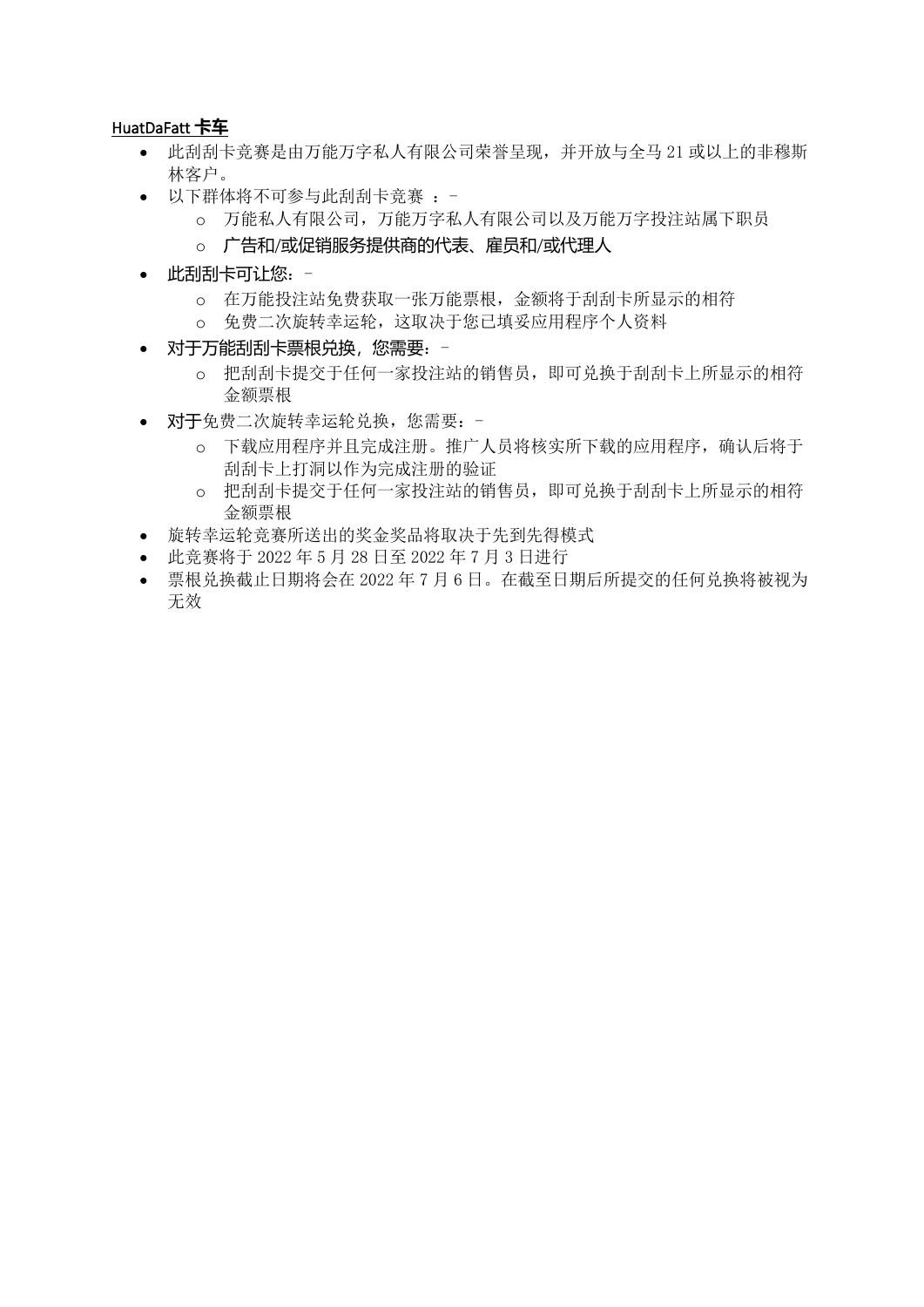## **Kopitiam**

- This Scratch & Win campaign is organised by Magnum 4D Berhad (Organiser) and is **open to all non-Muslim customers in Malaysia aged 21 years and above**
- The following groups of persons shall **not be eligible** to participate in this Scratch & Win campaign:
	- o Employees of Magnum Corporation Sdn. Bhd., Magnum Berhad Group of Companies, and Magnum 4D agencies
	- o Representatives, employees and/or agents of the advertising and/or promotion service providers for this Scratch & Win campaign
- This Scratch Card entitles you to:
	- o One (1) free Magnum games ticket as per the stated said value on the Scratch Card
	- $\circ$  RM3 discount on your food & beverages order at the participating coffee shop supporting this campaign, provided the app is downloaded with complete registration
- For Scratch Card Magnum Game redemption, you are required to:-
	- $\circ$  For redemption of the one (1) free Magnum game ticket, hand over the Scratch Card to the Sales Frontliners at any Magnum store to redeem the one (1) free Magnum games ticket as per the stated said value on the Scratch Card
- For RM3 discount redemption on food & beverages, you are required to:
	- o First, download the MyMagnum 4D app and complete sign-up as a member
	- $\circ$  Present the Scratch Card to the campaign promotion Crew to be validated. The Crew will punch a hole on the Scratch Card as validation and also verify the MyMagnum 4D app sign-up
	- o For redemption of the RM3 discount on your food and beverages order, present the validated Scratch Card to the promoters to tear off the perforated area
- The campaign period is from  $25<sup>th</sup>$  May to  $26<sup>th</sup>$  Jun 2022.
- Last day of redemption is on 29<sup>th</sup> Jun 2022. Any entries received after the aforementioned date will be rejected and considered invalid